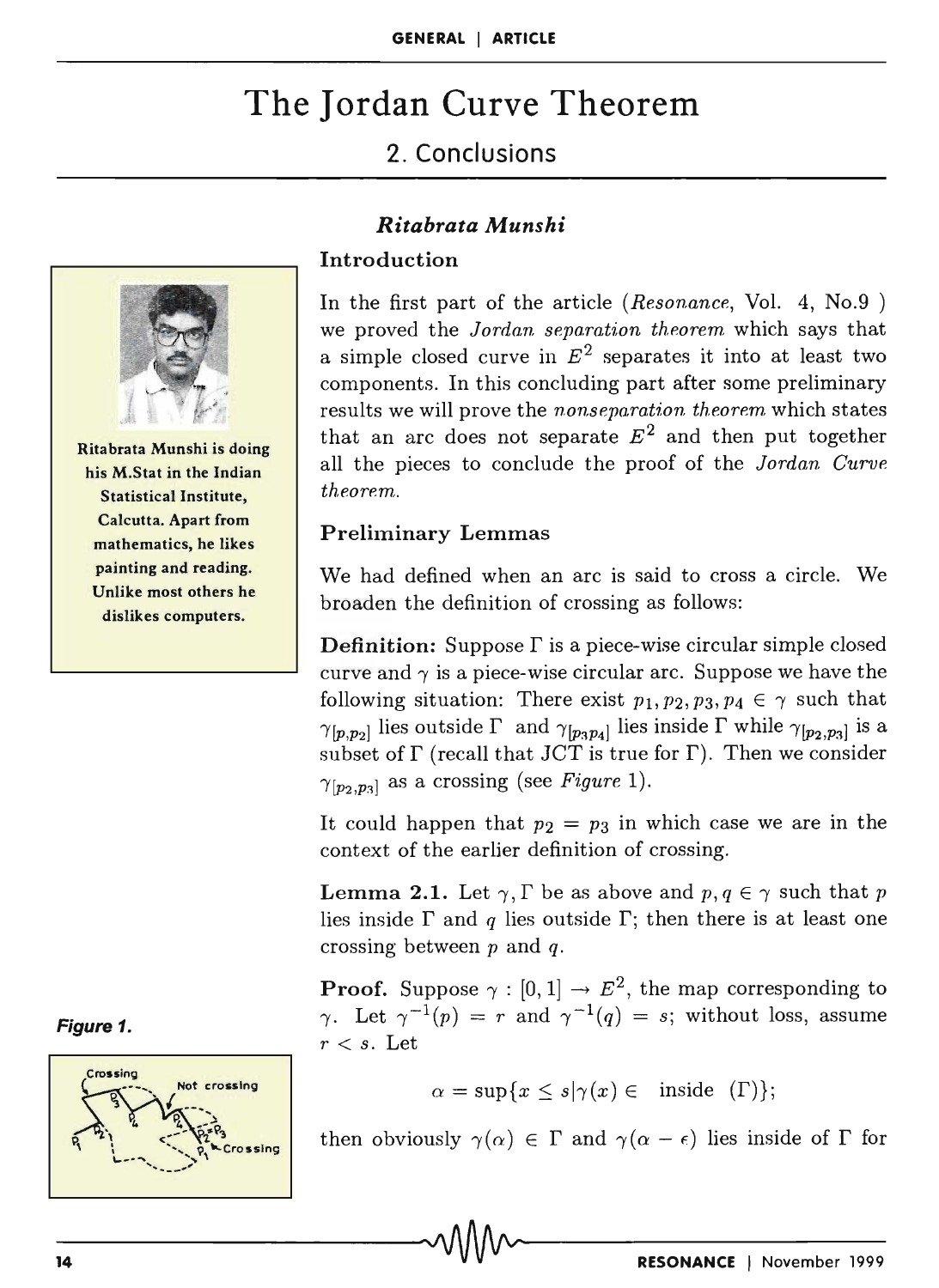small  $\epsilon > 0$ . Also, as q lies outside ( $\Gamma$ ) there exists  $\delta$  such that  $\gamma(x) \in \Gamma$  for  $\alpha \leq x \leq \delta$  and  $\gamma(\delta + \epsilon) \in$  outside ( $\Gamma$ ) for small  $\epsilon > 0$ . Hence  $\gamma[\alpha, \delta]$  is a crossing.

So to 'move' from one component of  $(E^2-\Gamma)$  to the other we have to cross  $\Gamma$  somewhere in between, and conversely, whenever we cross  $\Gamma$  we arrive at the other component. Hence

**Lemma 2.2.** Let  $\Gamma$  be a piece-wise circular, simple, closed, curve,  $\gamma$  a piece-wise circular arc and  $a, b$ , the endpoints of  $\gamma$ . If  $\gamma$  crosses  $\Gamma$  an odd number of times then *a* and *b* are in different components of  $(E^2 - \Gamma)$ .

Suppose  $\gamma$  is a polygonal arc and *C* is a circle, such that  $\gamma$  crosses *C* at least once and the end points, *a* and *b*, of  $\gamma$  lie 'outside' *C*. Let  $\gamma_C$  and  $\gamma_C^*$  be the *exterior paths* of  $\gamma$  w.r.t. C. (In the Part 1 of this article we had defined  $\gamma_C$  and  $\gamma_C^*$  when  $\gamma$  is a polygonal line. However, the same prescription works in the case when  $\gamma$  is a piece-wise circular arc.) Let  $\delta_C := (\gamma_C - \gamma)$  and  $\delta_C^* := (\gamma_C^* - \gamma)$ , so  $\delta_C$  and  $\delta_C^*$ are subsets of *C*. In fact  $\delta_C$  and  $\delta_C^*$  are finite disjoint union of open arcs of C. Let  $I_1$ ,  $I_n$  be the sequence in which the (open) arcs are visited while moving from  $\bar{a}$  to  $\bar{b}$ ; then  $\delta_C = \bigcup_{k=1}^n I_k$ . Similarly,  $\delta_C^* = \bigcup_{l=1}^m J_l$ .

**Lemma 2.3.** Let  $p, q \in \delta_C$  and  $\alpha$  be one of the arcs of C joining p and q. Then  $\alpha$  contains an even number of crossings.

Proof. First note that as *a, b* lie outside *C,* the total number of crossings in *C* is even. If  $p, q \in I_k$  for some *k*, then number of crossings is zero in one of the arcs of *C* and hence the result is true in this case.

Now consider  $p \in I_k$ ,  $q \in I_{k+1}$ . If  $I_k$  and  $I_{k+1}$  are separated by a point of touching (which is not a crossing) then the number of crossings is again zero in one direction.

In the other case, let  $\gamma_{[p',q']}$  be the part of  $\gamma$  traveled while moving from  $I_k$  to  $I_{k+1}$ . Assume  $\gamma_{(p',q')} \cap C = \phi$  for the time being. If the direction at *p* is same as that at *q* then form the piece-wise circular simple closed curve  $\gamma_{[p',q']} \cup p'pqq'$  and call if  $\xi$ . Now observe that exactly two situations can arise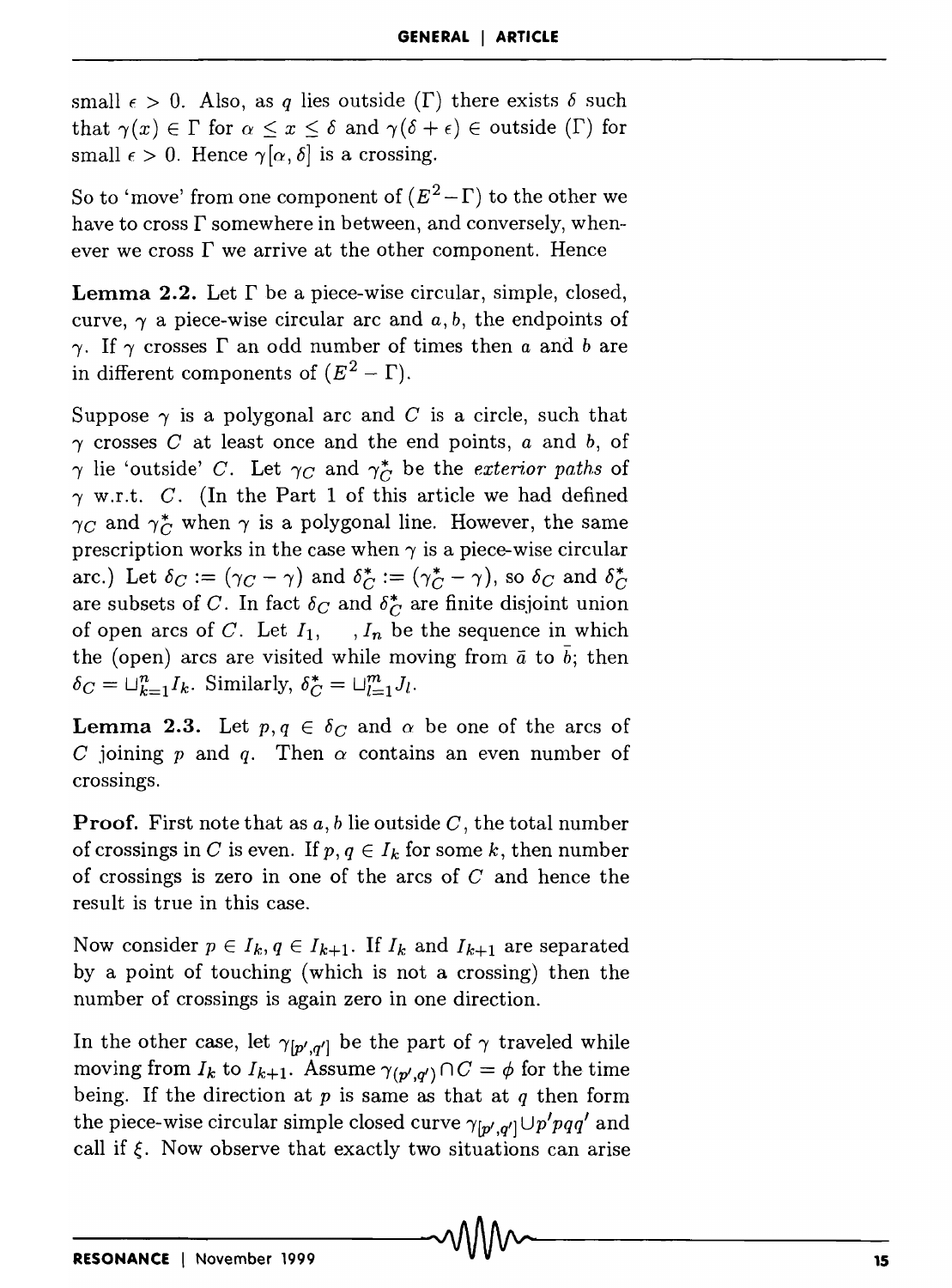

Figure 2.

depending on whether  $C - p'pqq'$  lies outside or inside of ( $\xi$ ):

- (i)  $a, b$  are both inside ( $\xi$ ) (*Figure* 2) or
- (ii)  $a, b$  are both outside ( $\xi$ ) (*Figure* 3).

Observe that in both cases the number of crossings in *p'pqq'*  is even.

A similar argument proves the lemma if the directions at *p*  and *q* are different.

Now if  $\gamma_{(p'q)} \cap C \neq \phi$ , then  $\gamma_{[p',q']} \cup p'pqq'$  will be a union of finite number of piece-wise circular simple closed curves. Then we can concentrate on each and every closed curve separately and prove the above claim.

So the statement is true for  $p \in I_k$  and  $q \in I_{k+1}$ . It is easy to see that this implies the general statement! (Why?)

Corollary 1. Suppose  $p \in \delta_C$ ,  $q \in \delta_C^*$  and  $\alpha$  is an arc of C joining p and q. Then  $\alpha$  contains an odd number of crossings.

**Proof.** It is enough to consider the case  $p \in I_1$  and  $q \in J_1$ . And in this case  $\bar{a}$  (the point where  $\gamma$  hits the circle first) is the only crossing.

Corollary 2.  $\delta_C \cup \delta_C^* = \phi$ .

A Duality Result: Suppose  $\eta$  and  $\xi$  are two piece-wise circular simple closed curves and  $p_1, p_2 \in \eta \cap \xi$  such that  $\eta$  'crosses'  $\xi$  at  $\eta_{[p_1,p_2]}(=\xi_{[p_1,p_2]}),$  then  $\xi$  also 'crosses'  $\eta$ at  $\xi_{[p_1,p_2]}$ . (The notation  $\eta_{[p_1,p_2]}$  and  $\xi_{[p_1,p_2]}$  are ambiguous, because in each case there are two distinct arcs joining *PI*  and  $p_2$ . But here we take the arc common to  $\eta$  and  $\xi$  i.e.  $\eta_{[p_1p_2]} = \xi_{[p_1p_2]}$ . Also we have not defined crossing in this case; but the definition is obvious.)

**Proof.** To prove duality we take sufficiently 'thin' strip neighbourhoods of  $\eta$  and  $\xi$  respectively and argue.

Now we state and prove the main lemma of this section.

**Lemma 2.4.** Let  $\eta$  be an arc joining  $p \in \delta_C$ ,  $q \in \delta_C^*$  and



Figura 3.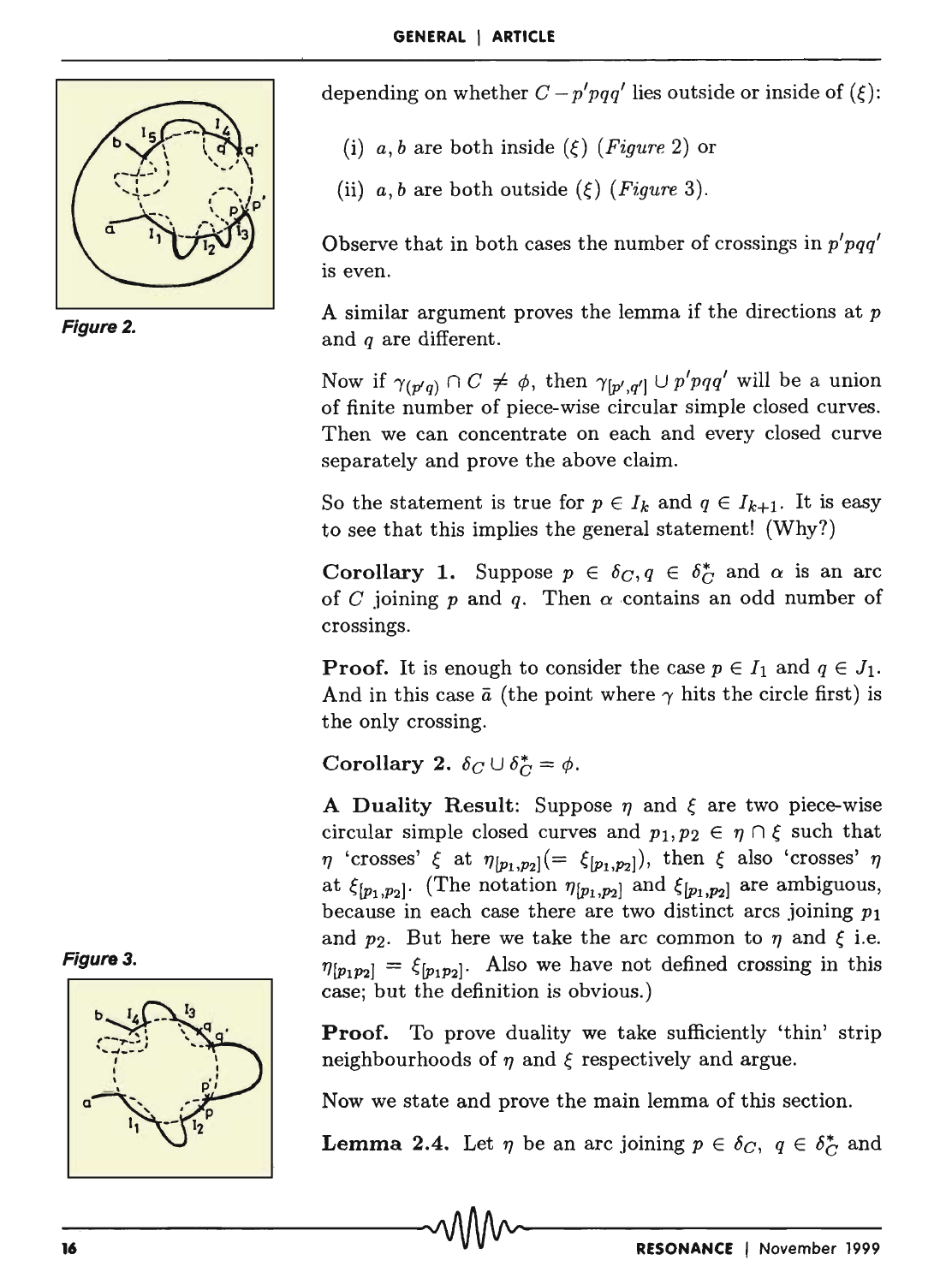satisfying  $\eta \cap \gamma = \phi$ , then diam  $(\eta) \ge \min\{d(a, C), d(b, C)\}.$ 

**Proof.** Let  $\alpha$  be an arc of C joining p and q. Let  $R_1, R_2$ , *, R*<sub>2s+1</sub> be the crossings (of  $\gamma$  and C) on  $\alpha$ . Let  $C_a, C_b$ be the circles passing through *a,* b, respectively, concentric with C. We define a relation  $\rightarrow$  on the set  ${R_i}_{i=1}^{2s+1}$  by  $R_i \rightarrow R_j$  if  $\gamma_{[R_i,R_j]}$  does not interest  $C_b$  and  $C_a$ . Without loss, assume radius  $(C_b) \leq$  radius  $(C_a)$ . It is easy to prove that  $\rightarrow$  is an equivalence relation. It partitions the set  ${R_1, \dots, R_{2s+1}}$  into equivalence classes. At least one of these equivalence classes has an odd number of points. Let  ${R_{i_1}, \dots, R_{i_{2\lambda+1}}}$  be one of them. Let  $E, F \in C_b$  such that  $R_{i_1}$ ,  $R_{i_2\lambda+1} \in \gamma_{(E,F)}$  and  $\gamma_{(E,F)} \cap C_b = \phi$ . Form  $\xi =$  $\gamma_{[E,F]} \cup EF \quad (EF \text{ is any one of the arcs of } C_b \text{ joining } E \text{ and }$ *F.*) Now  $\alpha$  crosses it an odd number of times, hence *p* and  $q$  lie in different components. That  $\eta$  is an arc joining  $p$  and *q* implies  $\xi \cup \eta \neq \phi$  but

$$
\eta \cap \gamma = \phi \Rightarrow \eta \cup EF \neq \phi \Rightarrow \eta \cup C_b \neq \phi.
$$

Also  $\{p,q\} \subset \eta \cup C$ , hence

 $diam(\eta) \geq$  (radius  $C_b$  – radius C)

 $= \min\{ d(a, C), d(b, C) \}.$ 

#### **The Nonseparation Theorem**

Suppose  $\gamma : [0,1] \rightarrow E^2$  is an arc and *a, b* are two points in  $(E^2 - \gamma)$ . We will prove that there exists an arc joining *a* and b, not intersecting  $\gamma$ . As the proof is a bit technical, we will first present the basic plan:

**Basic Plan:** First we cover up  $\gamma$  with finite number of discs, this gives us a finite collection of circles. Suppose  $\eta$  in any piece-wise circular arc joining *a* and *b*, if it intersects  $\gamma$  then we can associate a number  $\mu(\eta, \gamma)$  with it,

$$
\mu(\eta,\gamma) := \sup\{x|\gamma(x) \in \eta \cap \gamma\} \in [0,1]
$$

Now we choose a suitable circle  $C$  from the collection and deform  $\eta$  to  $\eta_C$  such that either  $\eta_C$  does not intersect  $\gamma$  or

$$
\mu(\eta_C,\gamma)<\mu(\eta,\gamma)-\delta
$$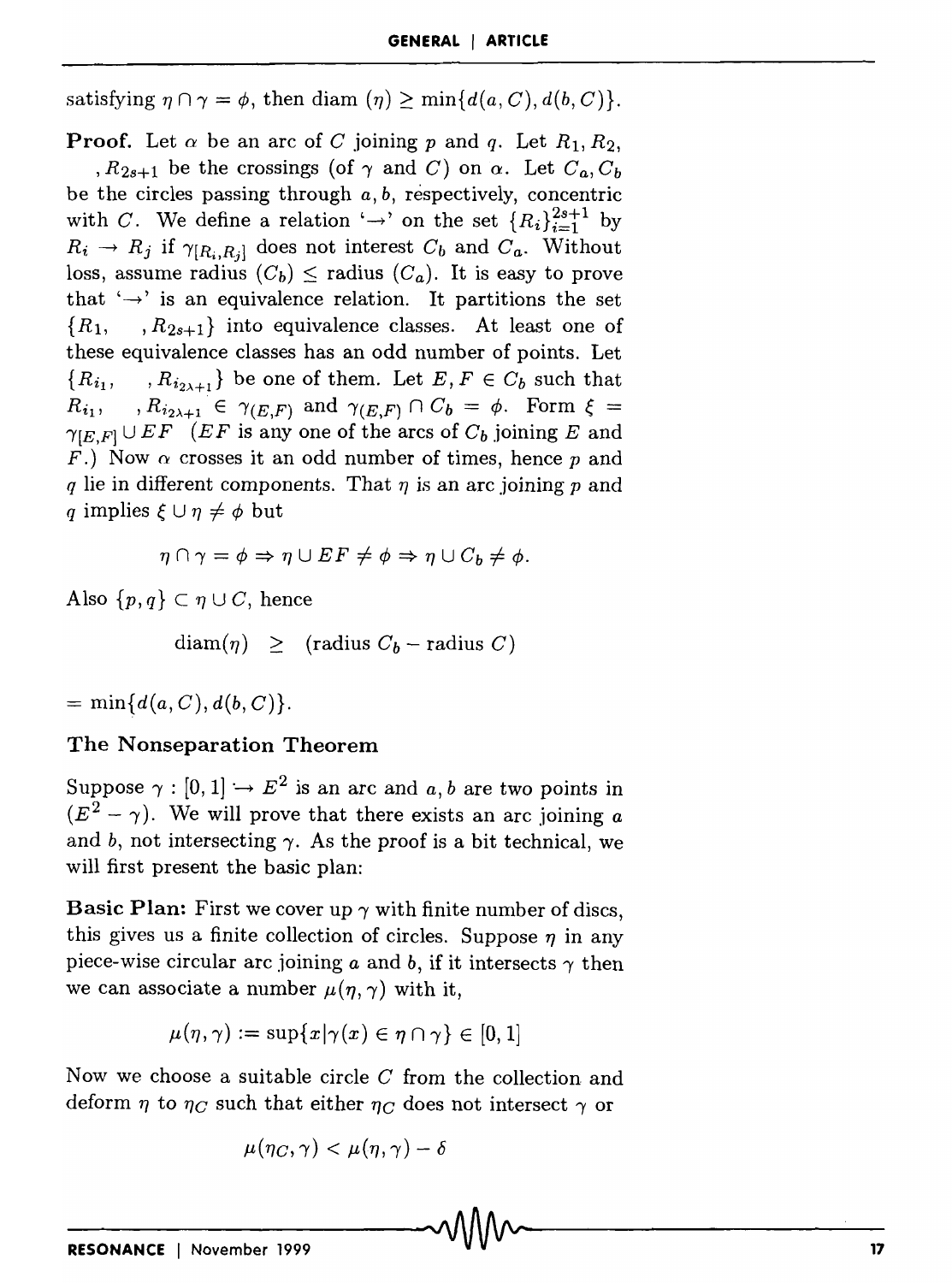



where  $\delta$  is a fixed positive number. Then we choose a subarc of  $\eta_C$  joining *a* and *b*, and continue the process. As  $\delta$  is a fixed positive number, after finite number of deformations we will get a piece-wise circular arc not intersecting  $\gamma$ , but joining *a* and b.

Now we give the proof in detail,

**Proof.** Let  $\alpha := \min\{d(a, \gamma), d(b, \gamma)\} > 0$ . As  $\gamma$  is a homeomorphism, for each  $p \in \gamma$  there exists  $p', p'' \ni p \in \gamma_{(p',p'')}$ and diam  $(\gamma_{[p',p'']}) < \alpha/2$ . (Of course, at the end points we have to take  $p = p'$  and  $p \neq p''$ .) As  $E^2$  is regular, for each  $p \in \gamma$  there exists an open disc  $B(p, r_p)$  not intersecting the closed set  $\gamma_{[o,p']} \cup \gamma_{[p'',1]} \cup \{a,b\}.$  (We denote  $\gamma(0)$  by 0 and  $\gamma(1)$  by 1.) Again at the end points we have to make suitable modification, for example at  $\gamma(0)$ ,  $B(p, r_p)$  must avoid  $\gamma_{[p'',1]} \cup \{a, b\}$  only. Let  $C_p$  denote the boundary of  $B(p, r_p)$ . Now  $\Omega = \{B(p, r_{p/2}) : p \in \gamma\}$  is an open cover of  $\gamma$ . As  $\gamma$  is compact there exists a finite sub cover

$$
S = \{ B(q_i, r_{qi/2}) : i = 1, 2, \dots, t \}, \text{ let } e := \min\{r_{qi}\} > 0.
$$

Now as  $\gamma$  is uniformly continuous, there exists  $\delta > 0$  such that

$$
d(x, y) < \delta \Rightarrow d(\gamma(x), \gamma(y)) < e/2 \quad \forall \; x, y \in [0, 1]
$$

i.e.  $d(p,q) > e/2 \Rightarrow d(\gamma^{-1}(p), \gamma^{-1}(p)) > \delta \quad \forall p,q,\in \gamma$ . (\*)

Let  $\eta$  be a piece-wise circular arc joining *a* and *b*, suppose  $\eta \cap \gamma \neq \phi$ , then there exists  $i_0 \in \{1, \dots, t\}$  such that  $\gamma(\mu(\eta, \gamma)) \in B(q_{i_0}, \gamma_{q_{i_0/2}}).$ 

Let C denote the boundary of  $B(q_{i_0}, r_{q_{i_0}})$ . Consider  $\eta_C$  and  $\eta_C^*$ ;  $\gamma_{[q'_{i\alpha},1]}$  does not intersect them (as it does not intersect c and  $\eta$ ) and as diameter of the part of  $\gamma$  from  $\gamma(\mu(\eta, \gamma))$ to  $q''_{i_0}$  is less than diam  $\gamma_{[q'_{i_0},q''_{i_0}]} < \alpha/2$ , so that part does not intersect one of  $\eta_C$  and  $\eta_C^*$  (Lemma 2.4), say  $\eta_C$ . So if  $\eta_C$  intersects  $\gamma$  then  $\mu(\eta_C, \gamma) < \mu(\eta, \gamma)$ . Moreover  $\gamma(\mu(\eta, \gamma))$ lies inside  $B(q_{i_0}, r_{q_{i_0/2}})$  and  $\eta_C$  lies outside  $B(q_{i_0}, r_{q_{i_0}})$  hence

$$
d(\gamma(\mu(\eta,\gamma)),\eta_C) > r_{q i_{0/2}} \geq e
$$

So using (\*) we conclude  $\mu(\eta_C,\gamma) < \mu(\eta,\gamma) - \delta$ .



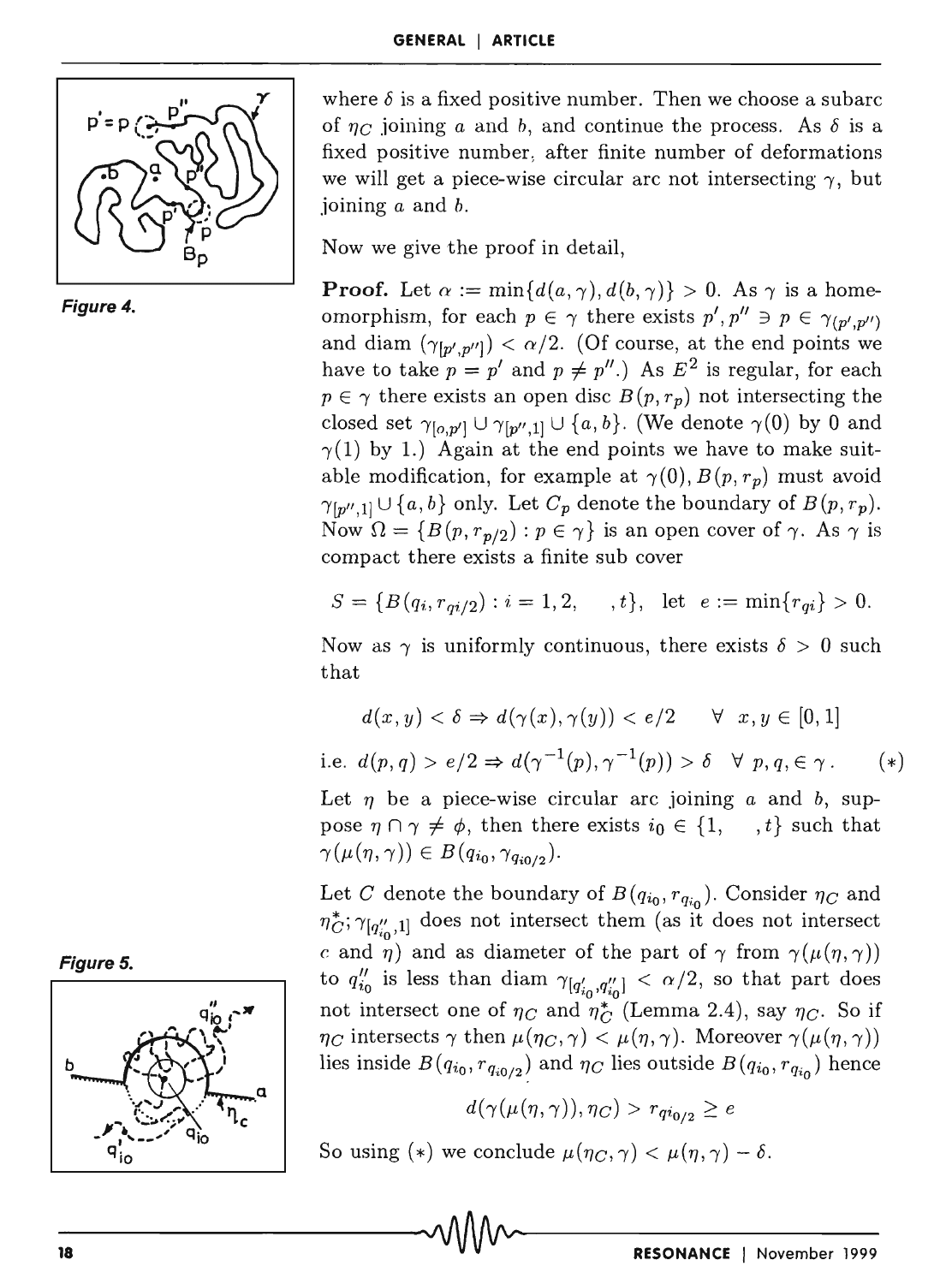# Proof of Jordan Curve Theorem

Let  $\Gamma$  be a simple closed curve in  $E^2$  and  $\{\Gamma_{\alpha}\}_{{\alpha}\in A}$  be the components of  $(E^2 - \Gamma)$ . Now as  $\Gamma$  is topologically closed, each  $\Gamma_{\alpha}$  is open. Openness of  $\Gamma_{\alpha}$  assures us that A is a countable set.

**Lemma 4.1** (i) Bd  $\Gamma_{\alpha} \subset \Gamma$  for all  $\alpha \in A$ ;(ii) exactly one of  $\Gamma_{\alpha}$ s has bounded complement.

**Proof.** (i) If possible choose  $p \in (Bd \Gamma_{\alpha} - \Gamma)$ . Now as  $\Gamma_{\alpha}$  is open  $p \notin \Gamma_{\alpha}$ . Therefore there exists  $\beta \neq \alpha$  such that  $p \in \Gamma_{\beta}$ . But this implies  $\Gamma_{\alpha} \cap \Gamma_{\beta} \neq \phi$  (as  $\Gamma_{\beta}$  is open), a contradiction. (ii) Take a circle C such that  $\Gamma$  lies inside (C). Then  $\Gamma_{\alpha} \cap I(C) \neq \phi$  for all  $\alpha$ . Now if  $\Gamma_{\alpha} \cap O(C) \neq \phi$ for some  $\alpha_0 \in A$ , then  $\Gamma_{\alpha_0} \cap C$  is non-empty. But  $C \cap \Gamma = \phi$ implies  $C \cap Bd \Gamma_{\alpha_0} = \phi$ . Hence  $C \subset \Gamma_{\alpha_0} \Rightarrow O(C) \subset \Gamma_{\alpha_0}$ .

**Notation:**  $O(\Gamma) = \Gamma_{\alpha_0}$  (the unique component with bounded component) and  $I(\Gamma) = \bigcup_{\alpha \neq \alpha_0} \Gamma_{\alpha}$ .

The non-separation theorem implies

Lemma 4.2.  $Bd \Gamma_{\alpha} = \Gamma \ \forall \alpha$ .

**Proof.** Suppose  $Bd \Gamma_{\alpha} \neq \Gamma$  for some  $\alpha$ . As  $Bd \Gamma_{\alpha}$  is a closed set and Bd  $\Gamma_{\alpha} \subset \Gamma$  there exists a subarc of  $\Gamma$  say  $\eta$ , such that  $Bd \Gamma_{\alpha} \subset \eta$ . Now, from the non-separation theorem  $\eta$  does not separate  $E^2$ . Take  $p \in \Gamma_\alpha$  and  $q \in \Gamma_\beta$  $({\beta \neq \alpha})$ , there exists an arc  $\xi$  (say), in  $(E^2 - \eta)$  joining p and *q*. Since  $p \in \xi \cap \Gamma_\alpha$  and  $q \in \xi \cap \overline{\Gamma}_\alpha^c$ , this implies that  $\xi = (\xi \cap \Gamma_\alpha) \cup (\xi \cup \overline{\Gamma}_\alpha^c)$  is a separation of  $\xi$ . This contradicts the connectedness of  $\xi$ .

**Lemma 4.3.** Suppose  $\gamma$  and  $\Gamma$  are two simple closed curves in  $E^2$  and  $I(\gamma) \neq \phi$ . Then  $\gamma$  intersects  $O(\Gamma)$  and  $I(\Gamma)$  implies that  $\Gamma$  intersects  $O(\gamma)$  and  $I(\gamma)$ .

 $O(\Gamma) \cap \gamma \neq \phi \& I(\Gamma) \cap \gamma \neq \phi \Rightarrow \Gamma \cap O(\gamma) \neq \phi \& \Gamma \cap I(\gamma) \neq \phi.$ 

Let  $\gamma_{\alpha}$  be a component of  $(E^2-\gamma)$ . We know that  $Bd \gamma_{\alpha} = \gamma$ . Therefore,

 $O(\Gamma)\cap \gamma \neq \phi \Rightarrow O(\Gamma)\cap \gamma_{\alpha} \neq \phi \Rightarrow \Gamma \cap \gamma_{\alpha} \neq \phi \text{ (as } \gamma_{\alpha} \text{ is connected)}.$